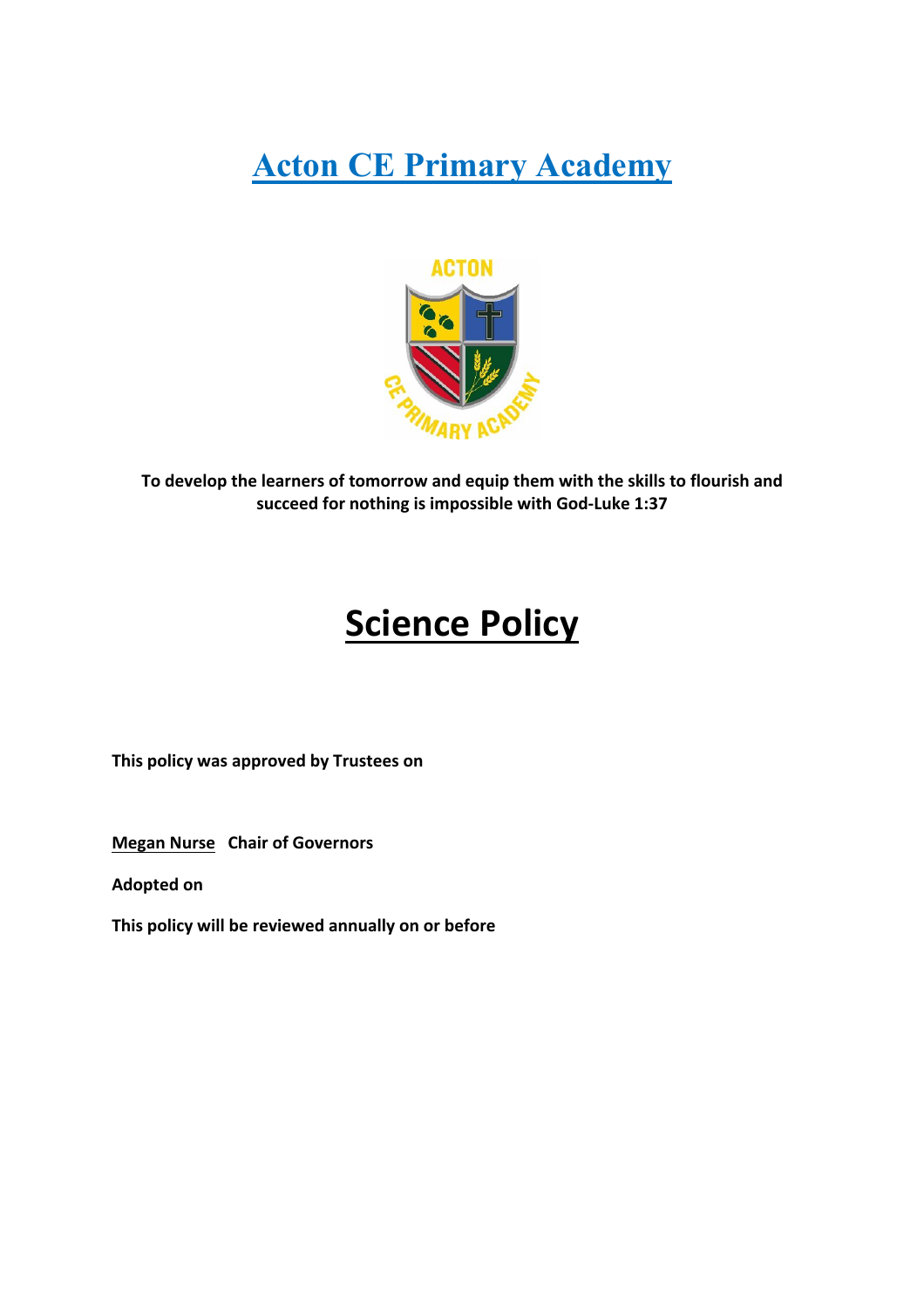# **Our School Vision**

Through a positive caring environment, we provide the opportunity for every child to reach their full potential. We embrace Christian values and ensure all children are ready for their next steps under the Christian vision that nothing is impossible with God Luke 3:37.

#### **Our Science Vision**

Making sense of our world and beyond through excitement and exploration.

#### **Intent**

At Acton we are committed to providing all children with learning opportunities to engage in Science.

The purpose of Science education is to give pupils the skills, concepts and knowledge necessary to understand the world around them and find answers to questions they may have.

We want to cultivate an enjoyment of Science and therefore have an enquiry-based curriculum, with an emphasis on working scientifically. As part of our overarching 'Real Life Learning' we strive to make links to the real world of Science and ensure that this is central to children's learning. We hope to inspire children to become the scientists of the future, with the skills to make their own discoveries and further their own knowledge in areas of their interest.

#### **Aims**

The aims of Science are:

- To provide a curriculum that relates to the real world and real-life skills.
- To make links to real life scientists and jobs in Science to encourage children to see themselves in roles across the sciences.
- To have children that are engaged in interactive lessons.
- To develop children's questioning.
- To provide opportunities for children to lead their own learning.
- To foster enjoyment and motivation in Science for all our children.
- Children feel secure and confident in exploring their own ideas.
- Children can apply other curriculum skills with purpose.

# **Implementation**

The children undertake a programme that follows the national curriculum for Science to ensure clear progression from primary to secondary school due to it being a core curriculum area. We also felt that the national curriculum for Science met the needs for our pupils and provided a rounded delivery of the subject. We enhanced the curriculum through our own real life learning focus by having the concept of the children working in role as part of each topic to bring the link to real life jobs and scientists to life in the classroom. We follow the national curriculum sequencing of content to develop pupils' knowledge, skills and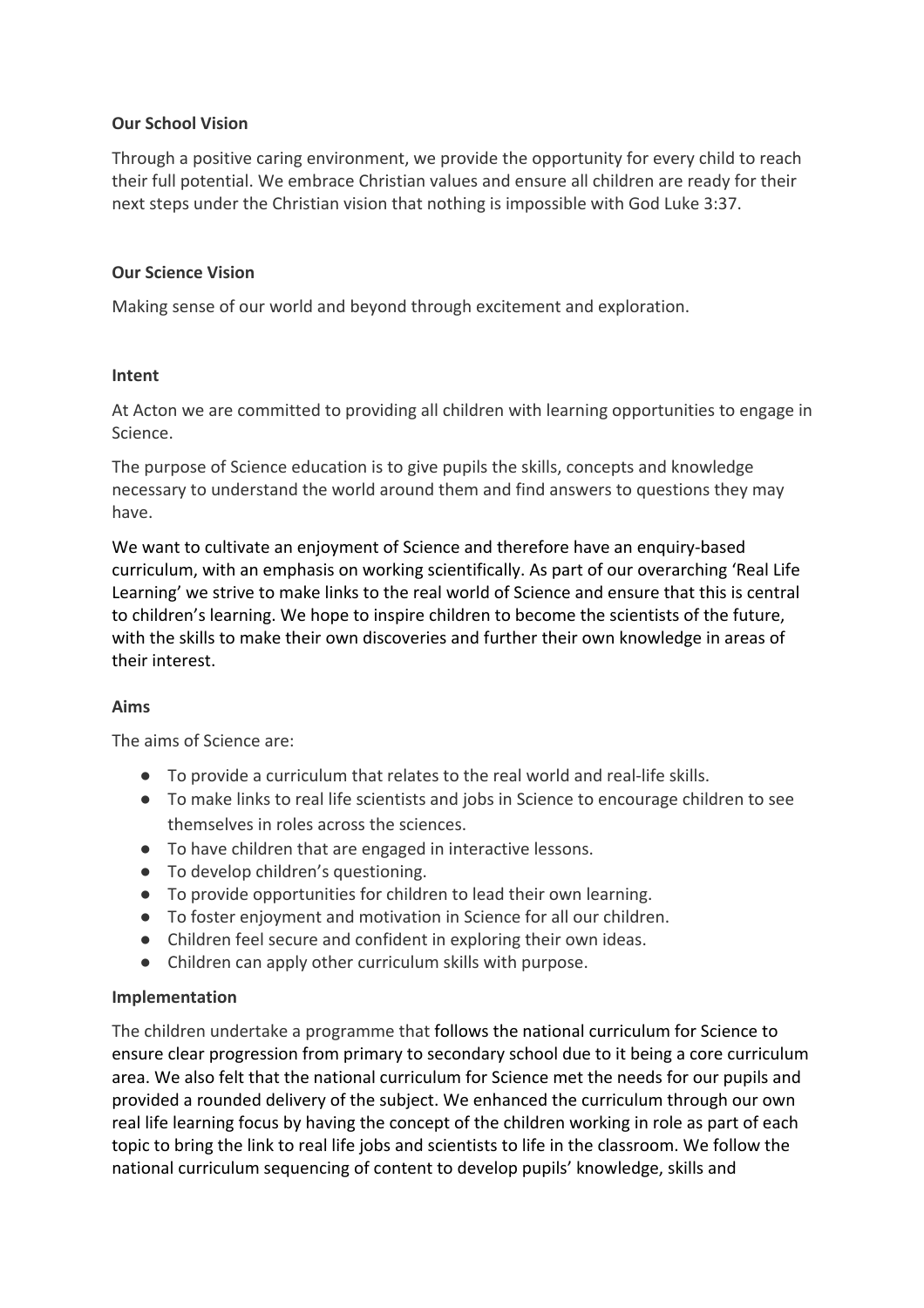understanding progressively. The only deviation from the 'set' year group topics is within upper Key Stage Two where the forces unit has been moved to Year 6 as this was a better fit with their terms topic of building a go-kart and therefore Year 5 learn about light. However, this follows the national curriculum guidance on moving units with the two-year band at lower and upper key stage 2. In KS1 the units of work focus on the world around them with a strong biology focus and build on from their own knowledge and what they can explore, this builds on perfectly from EYFS understanding the world. Then in KS2 children continue to build on their own world through biology led units whilst also being introduced to more abstract units such as forces. We follow the national curriculum to ensure that children are ready for high school and have the broad science subject knowledge base expected. We value real life learning links and experiences. Therefore, each unit is linked to a real scientist role. We have done this to help the children to move away from the stereotypical view of a scientist and open their eyes to the real-life jobs they could aspire to within this industry. We have an emphasis on skills-based teaching and learning in line with the trust's beliefs on effective education and as we believe these are the most essential skills to be gained for future scientists.

To reduce workload, the science subject leader has produced medium term planning for all units for the teachers to adapt to suit their own class. The science subject leader has also created several documents to support the delivery of the medium-term plans that have been produced such as PMI questions to promote questioning and critical thinking in science and documents to support the promotion of key vocabulary within each unit. All overviews and progression statements are shared on the website and planning is situated on our school shared google drive.

## **Progression and Continuity**

We recognise the fact that we have children of differing ability in all our classes, and so we provide suitable learning opportunities for all children by matching the challenge of the task to the ability of the child. We achieve this through a range of strategies which are differentiated by task, expected outcome and/or support from peers or adults. The science subject leader has produced progressive medium term plans from Year 1 up to Year 6.

# **Inclusion and Equal Opportunities**

All teaching and non-teaching staff at Acton are responsible for ensuring that every pupil, regardless of gender, race, culture, background and ability have the opportunity to experience education at an appropriate and challenging level. To ensure that pupils experience high standards of success, Science needs to be taught with regards to pupil's abilities to ensure progress. We aim to identify and minimise barriers to learning and take account of gender, ability, disability, social, cultural, and linguistic background when planning lessons. All units begin with an assessment so that teachers are able to identify and address any gaps in subject knowledge and skills. Provision is made to enable all pupils to participate effectively in curriculum and assessment activities. The focus on key scientists of note has been carefully planned to ensure as many different groups are represented as possible. This policy ensures that certain aspects of science are not seen as more appropriate for boys or girls. Individual teachers consider carefully the groupings they have. These might depend on the experiences the children have had in their home environments.

#### **Accessibility and Teaching Art to pupils with Special Educational Needs**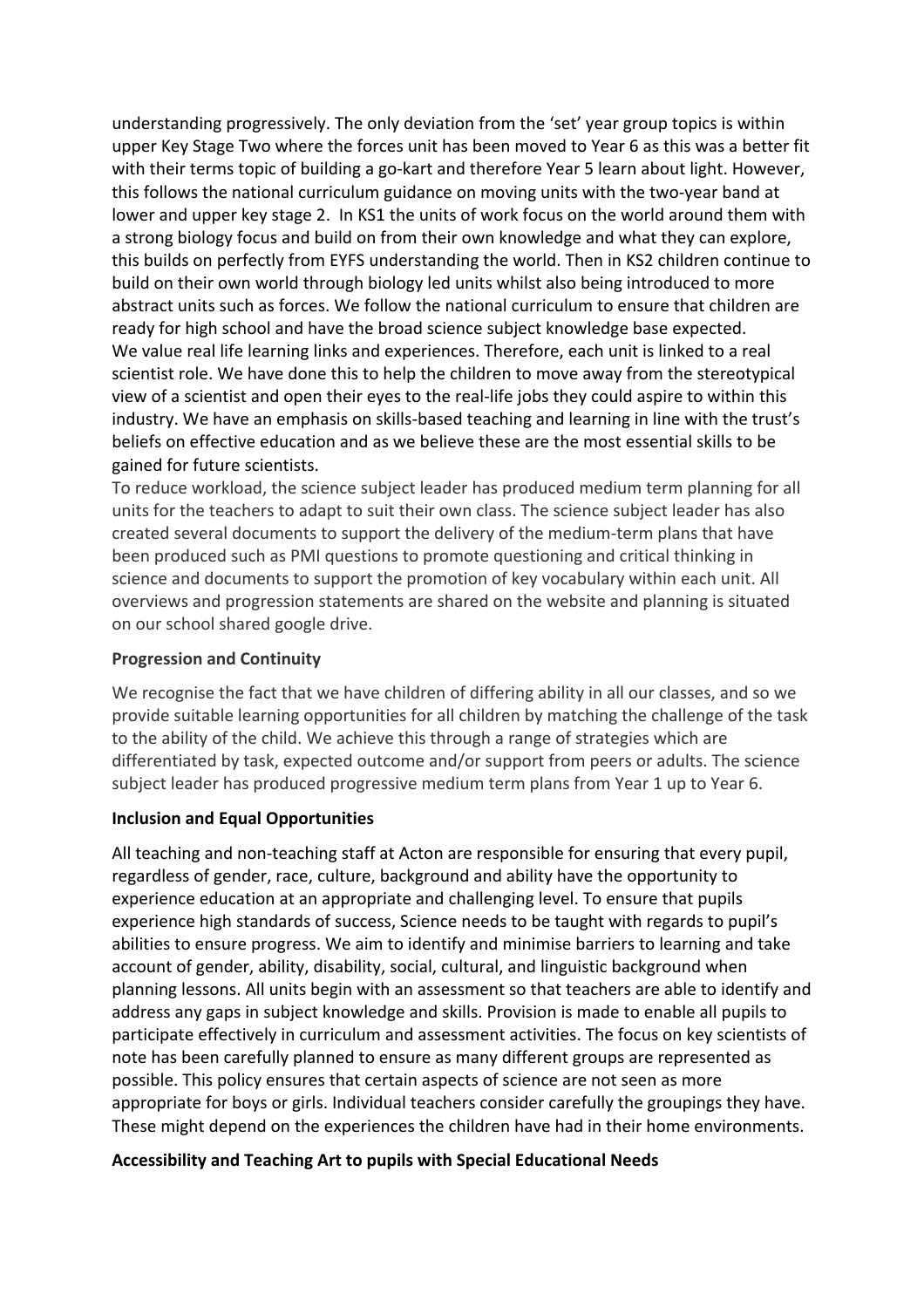We teach Science to all pupils, whatever their ability, in accordance with the information set out in our school curriculum overviews, providing a broad and balanced curriculum to all. Teachers provide learning opportunities matched to the needs of children of all capabilities, setting and reviewing appropriate targets.

# **Progress and Achievement**

Children are monitored on a regular basis to check progress. The subject leader has created activities to assess children at the beginning of each unit so that teachers can identify needs and gaps in knowledge as well as children who will need to be challenged further. We encourage all pupils to take responsibility for their own and their peers' learning. A range of Assessment for Learning strategies are used, for example peer marking – the children regularly peer mark and are encouraged to comment on each other's work using vocabulary related to the skill taught. Verbal and written commentary is used to show achievement and what needs to happen next. The subject leader has included suggestions for challenging more able pupils within the medium-term plans produced for science.

# **Assessment and Recording**

At Acton assessment is an integral part of the teaching process. Assessment is used to inform planning and to facilitate differentiation. The assessment of children's work is ongoing to ensure that understanding is being achieved and that progress is being made. Teachers use unit assessments at the beginning of each unit and utilise target tracker to gather and record data throughout each unit. For each unit taught pupils undertake a TAPS assessment-based session, where teachers focus on assessing their working scientifically skills and/or subject knowledge.

# **Monitoring**

Each child has a science book which serves as a cumulative record of their work. Evidence of practical tasks is gathered using observation records on target tracker, particularly for the working scientifically elements of science. Monitoring takes place regularly through sampling children's work, teacher planning and lesson observations.

#### **Roles and Responsibilities**

The subject is led by the Science Subject leader who regularly consults with staff to review and improve the curriculum provision and ensure training and resources are up to date.

# **Spiritual, moral, social and cultural development**

The teaching of Science offers opportunities to support the social development of our children through the way we expect them to work with each other in lessons as there are lots of opportunities for group work. Groupings allow children to work together and give them the chance to discuss their ideas and feelings about their own work and the work of others. Their work in general helps them to develop a respect for the abilities of other children and encourages them to collaborate and cooperate across a range of activities and experiences. The children learn to respect and work with each other and with adults, thus developing a better understanding. They also get the opportunity to take on different roles with a group.

#### **Resources**